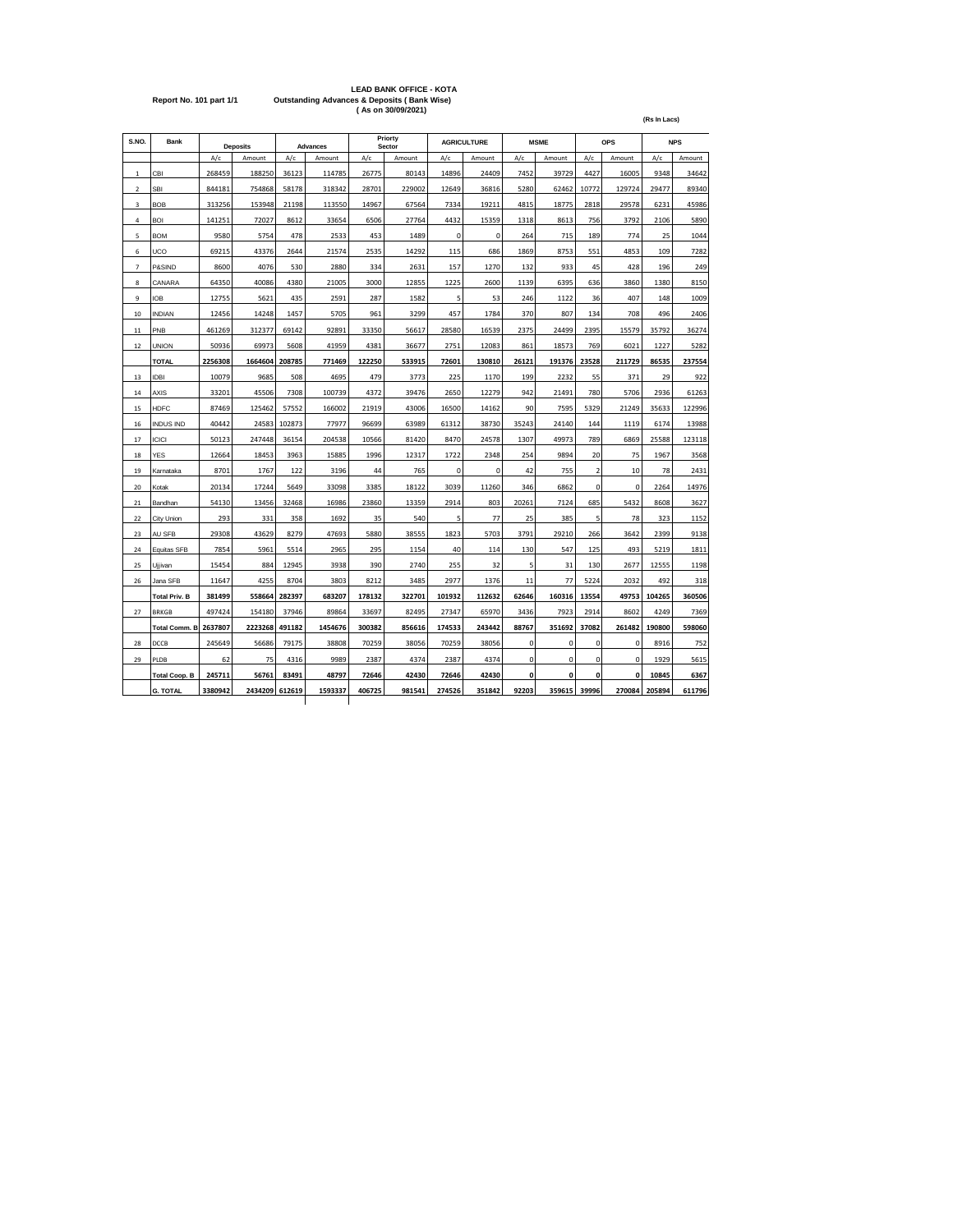| Report No. 101 part 1/2 |  |  |  |  |  |  |
|-------------------------|--|--|--|--|--|--|
|-------------------------|--|--|--|--|--|--|

 **( As on 30/09/2021) Report No. 101 part 1/2 Outstanding Advances & Deposits ( Bank Wise)** 

|             |                       |             |                  |       |                  |                         | Agriculture              |      |                     |        |                          |
|-------------|-----------------------|-------------|------------------|-------|------------------|-------------------------|--------------------------|------|---------------------|--------|--------------------------|
| S.NO.       | Bank                  |             | <b>CROP LOAN</b> |       | <b>TERM LOAN</b> |                         | AGRI.                    |      | AGRI.               |        | <b>Total Agriculture</b> |
|             |                       | A/c         | Amount           | A/c   | Amount           | A/c                     | INFRASTRUCTURE<br>Amount | A/c  | ANCILLARY<br>Amount | A/c    | Amount                   |
| $\,1\,$     | CBI                   | 12046       | 18821.00         | 2815  | 5132.00          | 35                      | 456                      |      |                     | 14896  | 24409.00                 |
| $\mathbf 2$ | SBI                   | 11449       | 33774.00         | 676   | 1823.00          | 512                     | 854                      | 12   | 365.00              | 12649  | 36816.00                 |
| 3           | <b>BOB</b>            | 5147        | 15373.00         | 2182  | 3370.00          |                         |                          | 5    | 468.00              | 7334   | 19211.00                 |
| 4           | BOI                   | 3325        | 12958.00         | 987   | 1547.00          |                         |                          | 120  | 854                 | 4432   | 15359.00                 |
| 5           | <b>BOM</b>            |             |                  |       |                  |                         |                          |      |                     | 0      | 0.00                     |
| 6           | UCO                   |             |                  | 115   | 686.00           |                         |                          |      |                     | 115    | 686.00                   |
| 7           | P&SIND                | 152         | 1255.00          | 5     | 15.00            |                         |                          |      |                     | 157    | 1270.00                  |
| 8           | CANARA                | 1089        | 2250             | 136   | 350              |                         |                          |      |                     | 1225   | 2600.00                  |
| 9           | IOB                   |             |                  | 5     | 53.00            |                         |                          |      |                     | 5      | 53.00                    |
| 10          | <b>INDIAN BANK</b>    | 457         | 1784.00          |       |                  |                         |                          |      |                     | 457    | 1784.00                  |
| 11          | PNB                   | 28134       | 7575             | 401   | 415              | 10                      | 118                      | 35   | 8431                | 28580  | 16539.00                 |
| 12          | <b>UNION</b>          | 2510        | 7825             | 225   | 3130             | 16                      | 1128                     |      |                     | 2751   | 12083.00                 |
|             | <b>Total Nat.Bank</b> | 64309       | 101615           | 7547  | 16521            | 573                     | 2556                     | 172  | 10118               | 72601  | 130810.00                |
| 13          | <b>IDBI</b>           | 225         | 1170.00          |       |                  |                         |                          |      |                     | 225    | 1170.00                  |
| 14          | <b>AXIS BANK</b>      | 2650        | 12279.00         |       |                  |                         |                          |      |                     | 2650   | 12279.00                 |
| 15          | <b>HDFC</b>           | 10123       | 9370.00          | 4267  | 3056.00          | 2110                    | 1736                     |      |                     | 16500  | 14162.00                 |
| 16          | <b>INDUS IND</b>      | 314         | 3486.00          | 60976 | 29266.00         | $\overline{\mathbf{2}}$ | 34                       | 20   | 5944.00             | 61312  | 38730.00                 |
| 17          | <b>ICICI</b>          | 2365        | 8693.00          | 3272  | 4621.00          |                         |                          | 2833 | 11264               | 8470   | 24578.00                 |
| 18          | YES BANK              | 156         | 326.00           | 1556  | 1125.00          |                         |                          | 10   | 897.00              | 1722   | 2348.00                  |
| 19          | Karnataka Bank        |             |                  |       |                  |                         |                          |      |                     | 0      | 0.00                     |
| 20          | Kotak Mahindra        | 359         | 1549.00          | 2597  | 5049.00          | 25                      | 597.00                   | 58   | 4065.00             | 3039   | 11260.00                 |
| 21          | Bandhan Bank          | 2914        | 803.00           |       |                  |                         |                          |      |                     | 2914   | 803.00                   |
| 22          | City Union            | 5           | 77.00            |       |                  |                         |                          |      |                     | 5      | 77.00                    |
| 23          | AU SFB                | $\mathbf 2$ | 47.00            | 1688  | 4737.00          | 4                       | 145.00                   | 129  | 774.00              | 1823   | 5703.00                  |
| 24          | Eugitas SFB           |             |                  | 40    | 114.00           |                         |                          |      |                     | 40     | 114.00                   |
| 25          | Ujjivan               | 255         | 32.00            |       |                  |                         |                          |      |                     | 255    | 32.00                    |
| 26          | Jana SFB              | 1209        | 601.00           | 1768  | 775.00           |                         |                          |      |                     | 2977   | 1376.00                  |
|             | <b>Total Priv. B</b>  | 20577       | 38433            | 76164 | 48743            | 2141                    | 2512                     | 3050 | 22944               | 101932 | 112632                   |
| 26          | <b>BRKGB</b>          | 20563       | 52619.00         | 6606  | 12827.00         |                         |                          | 178  | 524                 | 27347  | 65970.00                 |
|             | <b>Total Comm. B</b>  | 84886       | 140048.00        | 83711 | 65264.00         | 2714                    | 5068.00                  | 3222 | 33062.00            | 174533 | 243442.00                |
| 27          | DCCB                  | 70259       | 38056            |       |                  |                         |                          |      |                     | 70259  | 38056.00                 |
| 28          | PLDB                  | 273         | 702.00           | 903   | 1628.00          | 1211                    | 2044                     |      |                     | 2387   | 4374.00                  |
|             | <b>Total Coop. B</b>  | 70532       | 38758            | 903   | 1628             | 1211                    | 2044                     | 0    | 0                   | 72646  | 42430                    |
|             | <b>G. TOTAL</b>       | 175981      | 231425           | 91220 | 79719            | 3925                    | 7112                     | 3400 | 33586               | 274526 | 351842                   |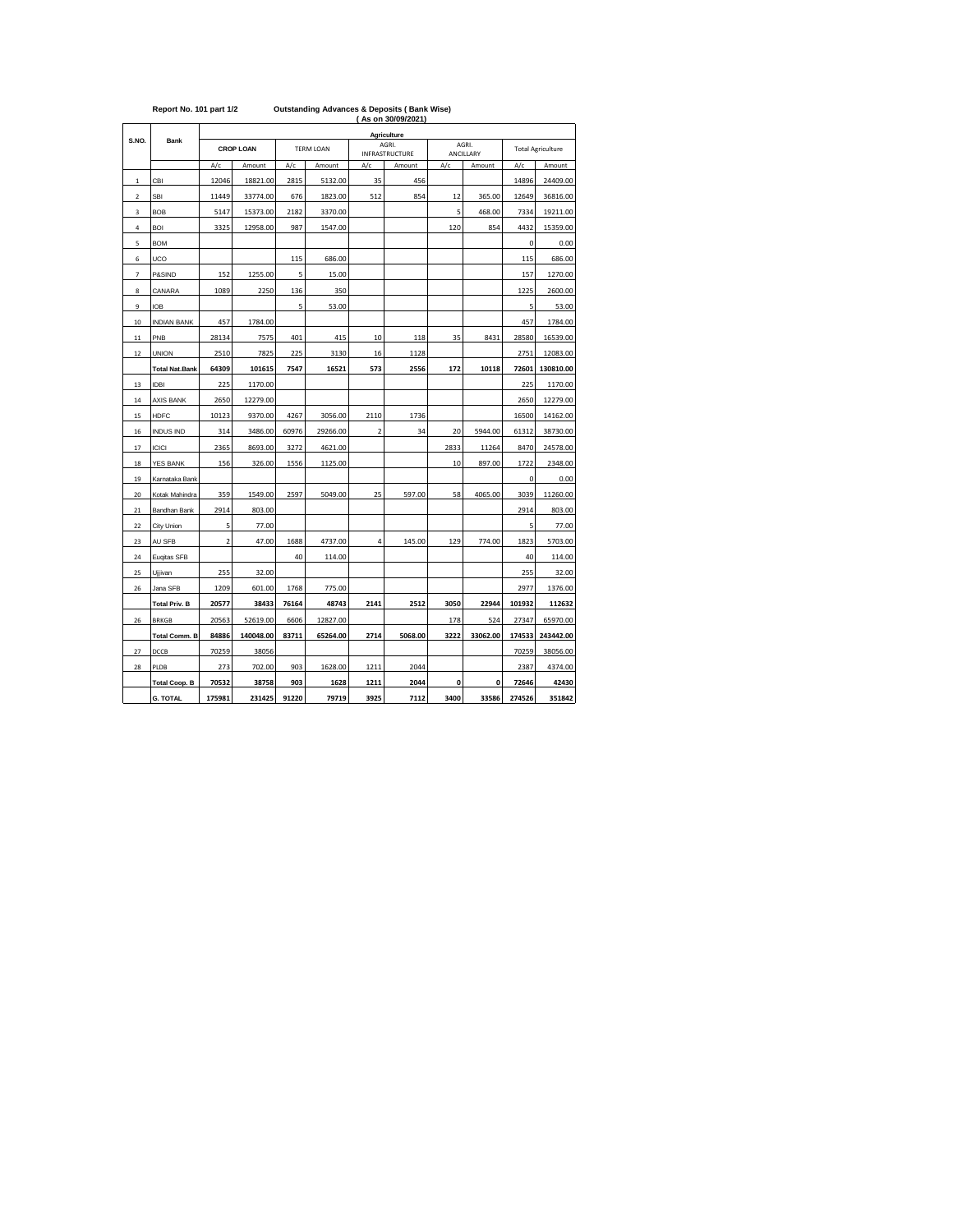|             | Report No. 101 part 1/3 |       |                       | <b>Outstanding Advances &amp; Deposits (Bank Wise)</b><br>(As on 30/09/2021) |                       |                         |                        |              |                                |             |                             |  |  |
|-------------|-------------------------|-------|-----------------------|------------------------------------------------------------------------------|-----------------------|-------------------------|------------------------|--------------|--------------------------------|-------------|-----------------------------|--|--|
| S.NO.       | <b>Bank</b>             |       |                       |                                                                              |                       | <b>MSME</b>             |                        |              |                                |             |                             |  |  |
|             |                         | A/c   | Micro Entp.<br>Amount | A/c                                                                          | Small Entp.<br>Amount | A/c                     | Medium Entp.<br>Amount | A/c          | Khadi & vill. Indus.<br>Amount | A/c         | <b>Total MSME</b><br>Amount |  |  |
| $\,1\,$     | CBI                     | 2512  | 15560.00              | 4925                                                                         | 18657.00              | 15                      | 5512.00                |              |                                | 7452        | 39729.00                    |  |  |
| $\mathbf 2$ | <b>SBI</b>              | 4361  | 28072.00              | 912                                                                          | 34252.00              | 7                       | 138.00                 |              |                                | 5280        | 62462.00                    |  |  |
| 3           | <b>BOB</b>              | 4607  | 9526.00               | 205                                                                          | 9235.00               | 3                       | 14.00                  |              |                                | 4815        | 18775.00                    |  |  |
| 4           | <b>BOI</b>              | 1158  | 2287.00               | 155                                                                          | 3312.00               | 5                       | 3014.00                |              |                                | 1318        | 8613.00                     |  |  |
| 5           | <b>BOM</b>              | 165   | 713.00                |                                                                              | 2.00                  | 99                      |                        |              |                                | 264         | 715.00                      |  |  |
| 6           | UCO                     | 1072  | 2742.00               | 797                                                                          | 6011.00               |                         |                        |              |                                | 1869        | 8753.00                     |  |  |
| 7           | P&SIND                  | 127   | 930.00                | 5                                                                            | 3.00                  |                         |                        |              |                                | 132         | 933.00                      |  |  |
| 8           | CANARA                  | 1139  | 6395                  |                                                                              |                       |                         |                        |              |                                | 1139        | 6395.00                     |  |  |
| 9           | <b>IOB</b>              | 231   | 815.00                | 15                                                                           | 307.00                |                         |                        |              |                                | 246         | 1122.00                     |  |  |
| 10          | <b>INDIAN BANK</b>      | 125   | 295.00                | 245                                                                          | 512.00                |                         |                        |              |                                | 370         | 807.00                      |  |  |
| 11          | PNB                     | 2086  | 12378                 | 277                                                                          | 10603                 | 12                      | 1518                   |              |                                | 2375        | 24499.00                    |  |  |
| 12          | <b>UNION</b>            | 590   | 12298                 | 270                                                                          | 6266                  | $\mathbf 1$             | 9                      |              |                                | 861         | 18573.00                    |  |  |
|             | <b>Total Nat. Bank</b>  | 18173 | 92011                 | 7806                                                                         | 89160                 | 142                     | 10205                  | 0            | $\mathbf{0}$                   | 26121       | 191376                      |  |  |
| 13          | <b>IDBI</b>             | 154   | 1756.00               | 45                                                                           | 476.00                |                         |                        |              |                                | 199         | 2232.00                     |  |  |
| $14\,$      | <b>AXIS BANK</b>        | 107   | 9825.00               | 780                                                                          | 11541.00              | 55                      | 125.00                 |              |                                | 942         | 21491.00                    |  |  |
| 15          | HDFC                    | 32    | 5867.00               | 58                                                                           | 1728.00               |                         |                        |              |                                | 90          | 7595.00                     |  |  |
| 16          | <b>INDUS IND</b>        | 34372 | 17416.00              | 867                                                                          | 5088.00               | 4                       | 1636.00                |              |                                | 35243       | 24140.00                    |  |  |
| 17          | <b>ICICI</b>            | 713   | 23473.00              | 527                                                                          | 23030.00              | 67                      | 3470.00                |              |                                | 1307        | 49973.00                    |  |  |
| 18          | Yes Bank                | 157   | 5039.00               | 95                                                                           | 4779.00               | $\overline{\mathbf{c}}$ | 76.00                  |              |                                | 254         | 9894.00                     |  |  |
| 19          | Karnataka Bank          | 38    | 343.00                | 4                                                                            | 412.00                |                         |                        |              |                                | 42          | 755.00                      |  |  |
| 20          | Kotak Mahindra          | 205   | 2012.00               | 135                                                                          | 3212.00               | 6                       | 1638.00                |              |                                | 346         | 6862.00                     |  |  |
| 21          | Bandhan Bank            | 20256 | 7108.00               | 5                                                                            | 16.00                 |                         |                        |              |                                | 20261       | 7124.00                     |  |  |
| 22          | City Union              | 25    | 385.00                |                                                                              |                       |                         |                        |              |                                | 25          | 385.00                      |  |  |
| 23          | AU SFB                  | 3504  | 24115.00              | 284                                                                          | 4155.00               | 3                       | 940.00                 |              |                                | 3791        | 29210.00                    |  |  |
| 24          | Equitas SFB             | 130   | 547.00                |                                                                              |                       |                         |                        |              |                                | 130         | 547.00                      |  |  |
| 25          | Ujjivan                 | 5     | 31.00                 |                                                                              |                       |                         |                        |              |                                | 5           | 31.00                       |  |  |
| 26          | Jana SFB                | 11    | 77.00                 |                                                                              |                       |                         |                        |              |                                | 11          | 77.00                       |  |  |
|             | <b>Total Priv.B</b>     | 59709 | 97994                 | 2800                                                                         | 54437                 | 137                     | 7885                   | $\mathbf{0}$ | $\mathbf{0}$                   | 62646       | 160316                      |  |  |
| 26          | <b>BRKGB</b>            | 3436  | 7923.00               |                                                                              |                       |                         |                        |              |                                | 3436        | 7923.00                     |  |  |
|             | <b>Total Comm. B</b>    | 77882 | 190005                | 10606                                                                        | 143597                | 279                     | 18090                  | 0            | $\mathbf 0$                    | 88767       | 351692                      |  |  |
| 27          | DCCB                    |       |                       |                                                                              |                       |                         |                        |              |                                | 0           | 0.00                        |  |  |
| 28          | PLDB                    |       |                       |                                                                              |                       |                         |                        |              |                                | $\mathbf 0$ | 0.00                        |  |  |
|             | <b>Total Coop.Bar</b>   | 0     | 0                     | 0                                                                            | 0                     | 0                       | 0                      | 0            | 0                              | $\mathbf 0$ | 0                           |  |  |
|             | <b>G. TOTAL</b>         | 81318 | 197928                | 10606                                                                        | 143597                | 279                     | 18090                  | $\mathbf{0}$ | $\mathbf{0}$                   | 92203       | 359615                      |  |  |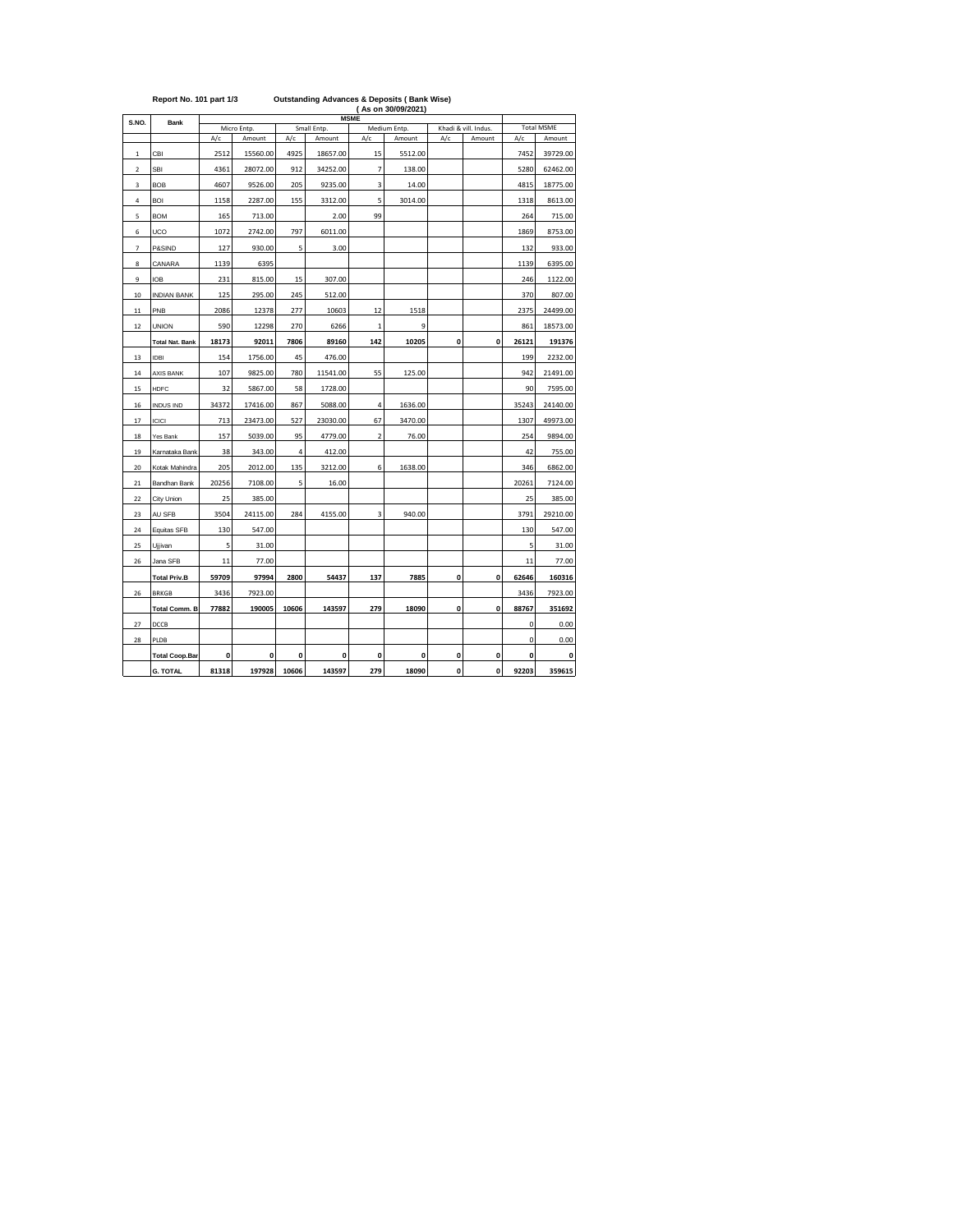|                |                        |      |           |                |              |             |            | <b>Other Priorty Sector</b> |                      |              |                         |              |                |                |                  |
|----------------|------------------------|------|-----------|----------------|--------------|-------------|------------|-----------------------------|----------------------|--------------|-------------------------|--------------|----------------|----------------|------------------|
| S.NO.          | <b>BANK</b>            |      | Edu. Loan |                | Housing Loan |             | Other Loan |                             | <b>Export Credit</b> |              | <b>Reneawble Energy</b> |              | Social Infras. |                | <b>Total OPS</b> |
|                |                        | A/c  | Amount    | A/c            | Amount       | A/c         | Amount     | A/c                         | Amount               | A/c          | Amount                  | A/c          | Amount         | A/c            | Amount           |
| $\mathbf 1$    | CBI                    | 612  | 1264.00   | 2514           | 13784.00     | 1301        | 957.00     |                             |                      |              |                         |              |                | 4427           | 16005            |
| $\overline{2}$ | <b>SBI</b>             | 836  | 4151.00   | 7587           | 113560.00    | 2349        | 12013.00   |                             |                      |              |                         |              |                | 10772          | 129724           |
| 3              | <b>BOB</b>             | 177  | 565.00    | 2232           | 28325.00     | 409         | 688.00     |                             |                      |              |                         |              |                | 2818           | 29578            |
| 4              | <b>BOI</b>             | 94   | 322.00    | 587            | 3212.00      | 75          | 258.00     |                             |                      |              |                         |              |                | 756            | 3792             |
| 5              | <b>BOM</b>             | 21   | 65.00     | 82             | 585.00       | 86          | 124.00     |                             |                      |              |                         |              |                | 189            | 774              |
| 6              | UCO                    | 43   | 195.00    | 508            | 4658.00      |             |            |                             |                      |              |                         |              |                | 551            | 4853             |
| $\overline{7}$ | P&SIND                 | 3    | 16.00     | 42             | 412.00       |             |            |                             |                      |              |                         |              |                | 45             | 428              |
| 8              | CANARA                 | 82   | 332       | 527            | 3515         | 27          | 13         |                             |                      |              |                         |              |                | 636            | 3860             |
| 9              | <b>IOB</b>             | 8    | 22.00     | 28             | 385.00       |             |            |                             |                      |              |                         |              |                | 36             | 407              |
| 10             | <b>INDIAN BANK</b>     | 15   | 75.00     | 74             | 512.00       | 45          | 121.00     |                             |                      |              |                         |              |                | 134            | 708              |
| $11\,$         | PNB                    | 387  | 1492      | 1949           | 14061        | 59          | 26         |                             |                      |              |                         |              |                | 2395           | 15579            |
| 12             | <b>UNION</b>           | 75   | 562       | 488            | 4363         | 206         | 1096       |                             |                      |              |                         |              |                | 769            | 6021             |
|                | <b>Total Nat. Bank</b> | 2353 | 9061      | 16618          | 187372       | 4557        | 15296      | $\mathbf 0$                 | $\mathbf 0$          | $\mathbf{0}$ | $\mathbf{0}$            | $\mathbf{0}$ | $\mathbf{0}$   | 23528          | 211729           |
| 13             | <b>IDBI</b>            | 20   | 63.00     | 35             | 308.00       |             |            |                             |                      |              |                         |              |                | 55             | 371              |
| 14             | <b>AXIS BANK</b>       | 25   | 65.00     | 735            | 5633.00      | 20          | 8.00       |                             |                      |              |                         |              |                | 780            | 5706             |
| 15             | <b>HDFC</b>            |      |           | 1599           | 12038.00     | 3730        | 9211.00    |                             |                      |              |                         |              |                | 5329           | 21249            |
| 16             | <b>INDUS IND</b>       |      |           | 144            | 1119.00      |             |            |                             |                      |              |                         |              |                | 144            | 1119             |
| 17             | ICICI                  | 27   | 112.00    | 656            | 6751.00      | 106         | 6.00       |                             |                      |              |                         |              |                | 789            | 6869             |
| 18             | Yes Bank               |      |           | 20             | 75.00        |             |            |                             |                      |              |                         |              |                | 20             | 75               |
| 19             | Karnataka Bank         |      |           | $\overline{2}$ | 10.00        |             |            |                             |                      |              |                         |              |                | $\overline{2}$ | 10               |
| 20             | Kotak Mahindra         |      |           |                |              |             |            |                             |                      |              |                         |              |                | $\pmb{0}$      | 0                |
| 21             | Bandhan Bank           |      |           | 685            | 5432.00      |             |            |                             |                      |              |                         |              |                | 685            | 5432             |
| 22             | City Union             |      |           | 5              | 78.00        |             |            |                             |                      |              |                         |              |                | 5              | 78               |
| 23             | AU SFB                 |      |           | 266            | 3642.00      |             |            |                             |                      |              |                         |              |                | 266            | 3642             |
| 24             | Euqitas SFB            |      |           |                |              | 125         | 493.00     |                             |                      |              |                         |              |                | 125            | 493              |
| 25             | Ujjivan                |      |           | 5              | 65.00        | 125         | 2612.00    |                             |                      |              |                         |              |                | 130            | 2677             |
| 26             | Jana SFB               |      |           | 100            | 524.00       | 5124        | 1508.00    |                             |                      |              |                         |              |                | 5224           | 2032             |
|                | <b>Total Priv.B</b>    | 72   | 240       | 4252           | 35675        | 9230        | 13838      | $\mathbf{0}$                | 0                    | 0            | 0                       | $\mathbf 0$  | 0              | 13554          | 49753            |
| 26             | <b>BRKGB</b>           | 44   | 200.00    | 405            | 5640.00      | 2465        | 2762.00    |                             |                      |              |                         |              |                | 2914           | 8602             |
|                | Total Comm. B.         | 2425 | 9301      | 20870          | 223047       | 13787       | 29134      | $\mathbf{0}$                | $\mathbf{0}$         | $\mathbf{0}$ | 0                       | $\mathbf{0}$ | 0              | 37082          | 261482           |
| 27             | DCCB                   |      |           |                |              |             |            |                             |                      |              |                         |              |                | $\mathbf 0$    | $\mathbf 0$      |
| 28             | PLDB                   |      |           |                |              |             |            |                             |                      |              |                         |              |                | $\mathbf 0$    | 0                |
|                | <b>Total Coop.Bar</b>  | 0    | 0         | $\mathbf{0}$   | $\mathbf{0}$ | $\mathbf 0$ | 0          | $\mathbf{0}$                | 0                    | 0            | 0                       | 0            | 0              | $\mathbf 0$    | 0                |
|                | <b>G. TOTAL</b>        | 2469 | 9501      | 21275          | 228687       | 16252       | 31896      | 0                           | 0                    | $\mathbf{0}$ | $\mathbf{0}$            | 0            | 0              | 39996          | 270084           |

**Report No. 101 part 1/4 Outstanding Advances & Deposits ( Bank Wise) ( As on 30/09/2021)**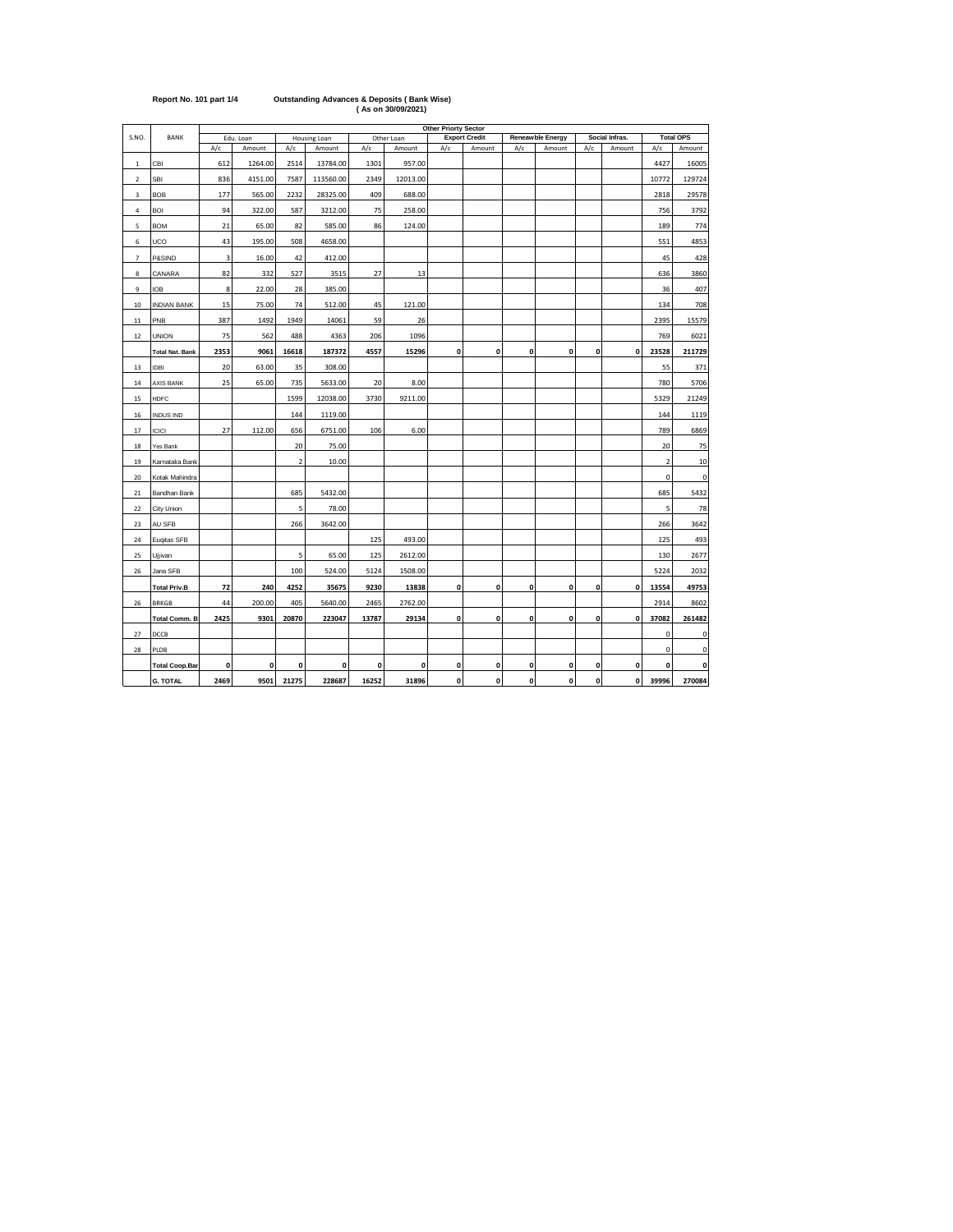|                          |                        |        |                       |       |             |       | (As on 30/09/2021) |        |              | (Rs in lacs) |              |
|--------------------------|------------------------|--------|-----------------------|-------|-------------|-------|--------------------|--------|--------------|--------------|--------------|
| S.NO.                    | <b>Bank</b>            |        | <b>Weakar Section</b> |       | <b>SCST</b> |       | <b>MINORITY</b>    |        | <b>WOMEN</b> |              | <b>PMEGP</b> |
|                          |                        | A/c    | Amount                | A/c   | Amount      | A/c   | Amount             | A/c    | Amount       | A/c          | Amount       |
| $\mathbf 1$              | CBI                    | 8614   | 17894.00              | 1362  | 1869.00     | 1475  | 16784.00           | 6694   | 17654.00     |              |              |
| $\overline{\mathbf{c}}$  | <b>SBI</b>             | 14124  | 46715.00              | 21847 | 29216.00    | 19456 | 63514.00           | 9650   | 17456.00     |              |              |
| 3                        | <b>BOB</b>             | 6548   | 26657.00              | 2150  | 5497.00     | 415   | 14654.00           | 2294   | 9458.00      |              |              |
| 4                        | <b>BOI</b>             | 1102   | 2975.00               | 954   | 2712.00     | 510   | 1375.00            | 556    | 1930.00      |              |              |
| 5                        | <b>BOM</b>             | 90     | 290.00                | 32    | 125.00      | 40    | 145.00             | 36     | 152.00       |              |              |
| 6                        | UCO                    | 658    | 1415.00               | 225   | 451.00      | 715   | 1654.00            | 316    | 905.00       |              |              |
| $\overline{\phantom{a}}$ | P&SIND                 | 185    | 215.00                | 90    | 135.00      | 90    | 179.00             | 175    | 810.00       |              |              |
| 8                        | CANARA                 | 854    | 2215                  | 195   | 548         | 197   | 875                | 136    | 284          |              |              |
| 9                        | <b>IOB</b>             | 75     | 135.00                | 45    | 78.00       | 85    | 254.00             | 85     | 325.00       |              |              |
| 10                       | <b>INDIAN BANK</b>     | 65     | 54.00                 | 25    | 56.00       | 15    | 90.00              | 65     | 165.00       |              |              |
| 11                       | PNB                    | 5348   | 10484                 | 525   | 1975        | 788   | 4794               | 2546   | 10179        |              |              |
| 12                       | <b>UNION</b>           | 1545   | 3648                  | 875   | 2215        | 412   | 4736               | 384    | 1398         |              |              |
|                          | <b>Total Nat. Bank</b> | 39208  | 112697                | 28325 | 44877       | 24198 | 109054             | 22937  | 60716        |              |              |
| 13                       | IDBI                   | 245    | 1354.00               | 325   | 397.00      | 75    | 502.00             | 90     | 514.00       |              |              |
| 14                       | <b>AXIS BANK</b>       | 4710   | 6847.00               | 1620  | 4628.00     | 432   | 1390.00            | 560    | 1680.00      |              |              |
| 15                       | HDFC                   | 1623   | 3716.00               | 419   | 1999.00     | 578   | 718.00             | 9230   | 5284.00      |              |              |
| 16                       | <b>INDUS IND</b>       | 4312   | 9549.00               | 1294  | 2846.00     | 725   | 2169.00            | 465    | 1541.00      |              |              |
| 17                       | ICICI                  | 7512   | 20479.00              | 1994  | 3865.00     | 1869  | 13412.00           | 7312   | 79012.00     |              |              |
| 18                       | Yes Bank               | 932    | 1415.00               | 30    | 121.00      | 45    | 852.00             | 765    | 187.00       |              |              |
| 19                       | Karnataka Bank         |        |                       |       |             |       |                    |        |              |              |              |
| 20                       | Kotak Mahindra         | 812    | 5574.00               | 175   | 5012.00     | 105   | 3912.00            | 102    | 312.00       |              |              |
| 21                       | Bandhan Bank           |        |                       |       |             | 25340 | 6658.00            | 25715  | 7013.00      |              |              |
| 22                       | City Union             |        |                       |       |             |       |                    |        |              |              |              |
| 23                       | AU SFB                 | 1395   | 3984.00               | 525   | 1452.00     | 1082  | 5418.00            | 345    | 1271.00      |              |              |
| 24                       | Equitas SFB            | 1254   | 801.00                | 725   | 105.00      | 2010  | 385.00             | 5025   | 798.00       |              |              |
| 25                       | Ujjivan                | 11837  | 2843.00               | 2861  | 833.00      | 1699  | 452.00             | 12695  | 3219.00      |              |              |
| 26                       | Jana SFB               | 6976   | 1775                  | 11    | 44.00       | 13    | 43.00              | 6952   | 1688.00      |              |              |
|                          | <b>Total Priv. B</b>   | 41608  | 58337                 | 9979  | 21302       | 33973 | 35911              | 69256  | 102519       |              |              |
| 26                       | <b>BRKGB</b>           | 24395  | 21791                 | 4761  | 5213.00     | 1725  | 5645.00            | 6129   | 7036         |              |              |
|                          | <b>Total Comm. B</b>   | 80816  | 171034                | 38304 | 66179       | 58171 | 144965.00          | 92193  | 163235       | 0            | 0            |
| 27                       | DCCB                   | 65123  | 22484                 | 48974 | 20416       | 7451  | 9645               | 2958   | 8469         | 0            | 0.00         |
| 28                       | PLDB                   | 842    | 1304                  | 1489  | 788         | 86    | 53                 | 150    | 197          |              |              |
|                          | <b>Total Coop. Ba</b>  | 65965  | 23788                 | 50463 | 21204       | 7537  | 9698               | 3108   | 8666         | 0            | 0            |
|                          | <b>G. TOTAL</b>        | 171176 | 216613                | 93528 | 92596       | 67433 | 160308             | 101430 | 178937       | 0            | $\mathbf 0$  |

**Report No. 101 part 1/6 Outstanding Advances & Deposits ( Bank Wise)**